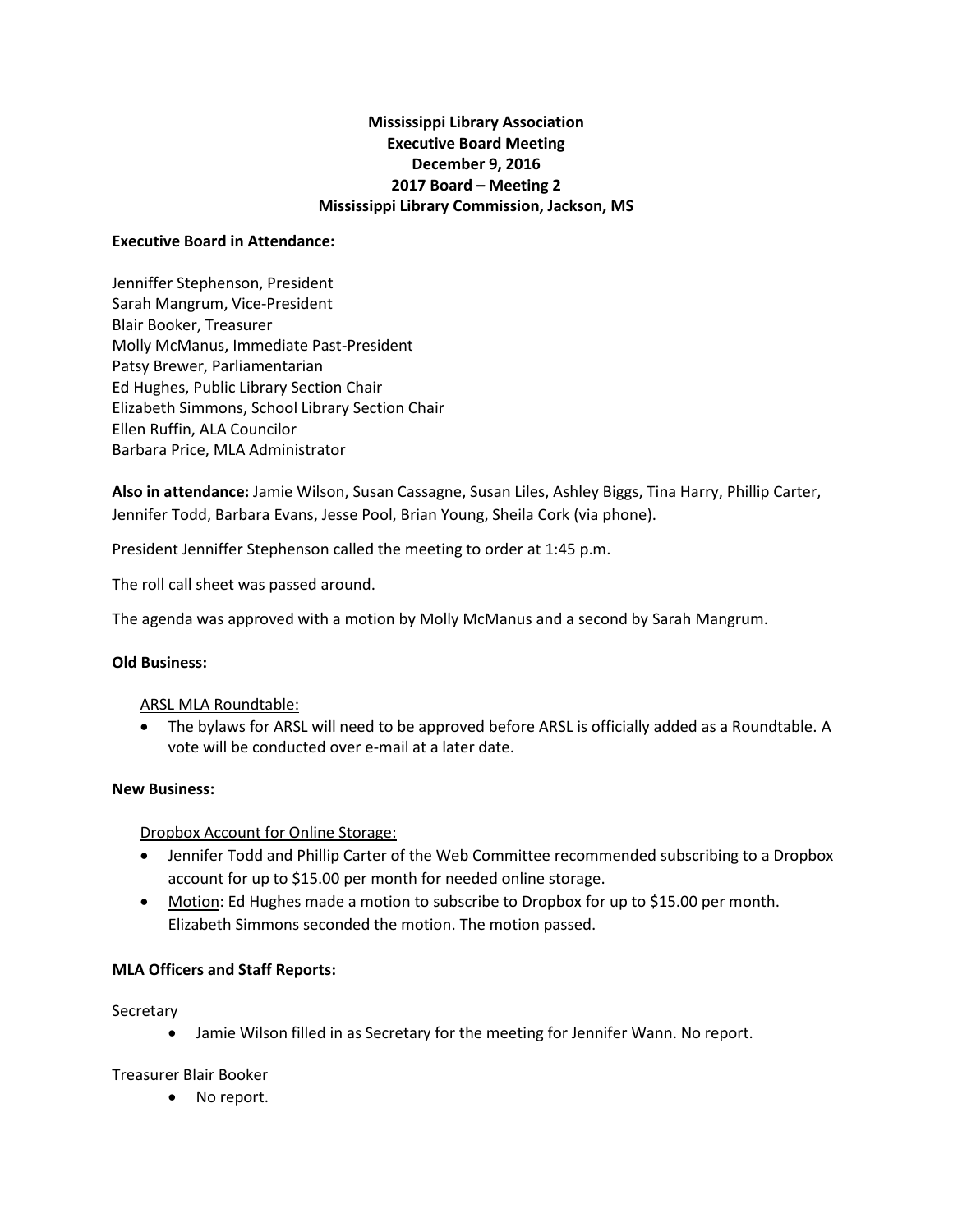President Jenniffer Stephenson

- Announced and distributed the 2017 MLA Executive Board, Committee Chairs, and Roundtable Chairs.
- The meeting dates and other important dates were distributed. The July meeting date will be determined at a later time, but it may be held at the Lake Terrace Convention Center or at The University of Southern Mississippi in Hattiesburg.
- Reported that the New Members Roundtable had a successful session at the conference, and it makes sense to have the session at the beginning of the conference to let new attendees know what to expect from the conference.

Vice-President Sarah Mangrum

- Announced the theme for the 2017 MLA Annual Conference will be "Tell Your Story"
	- o Working on booking a keynote speaker.
	- o Will start building conference committees in January.

Past-President Molly McManus

- Conference Planning Guide:
	- $\circ$  Reported that she is working on a draft of a conference planning guide for future Vice-Presidents.
	- o Jenniffer Stephenson suggested adding information to the MLA Handbook, and Patsy Brewer suggested creating a checklist for conference planning.
	- o Molly McManus stated she will send a draft to Jenniffer Stephenson, and Sarah Mangrum also offered to help develop the guide during the year.

## ALA Councilor Ellen Ruffin

No report

## MLA Administrator Barbara Price

No report

MLC Executive Director Susan Cassagne

• No report

## **Section Reports:**

No reports

## **Roundtables and Committees Reports:**

## Advocacy Committee:

 Jennifer Smith sent information via the MLA Listserv about the Library Love Letters campaign. Susan Liles introduced the idea at the meeting and explained the purpose of the campaign. The idea is to keep the momentum that the Advocacy Committee built at the Conference going. This is a way at the grassroots level to address the Legislature